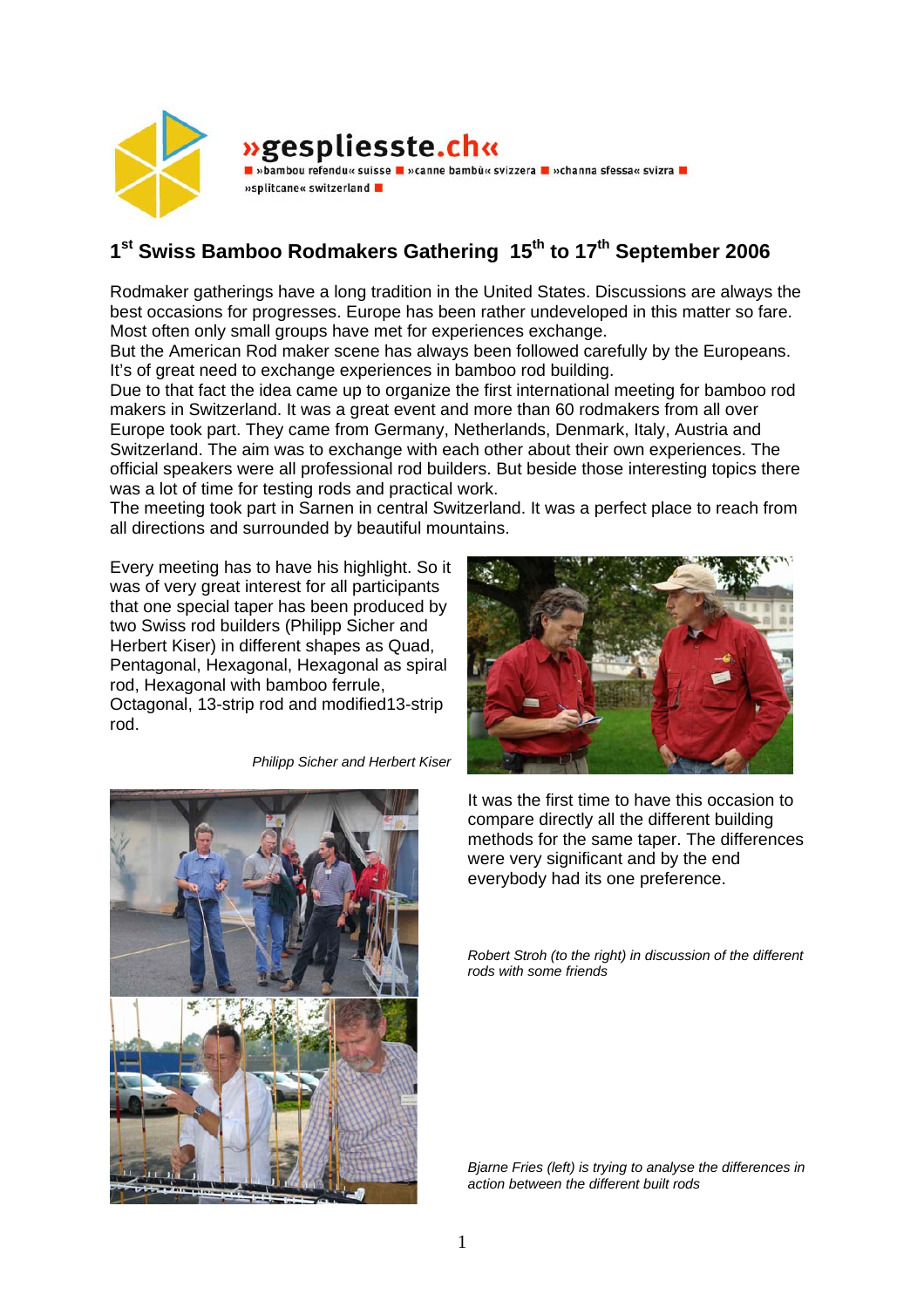The program was filled with specific topics. Rolf Baginski, professional rodmaker from Germany, was speaking about his new ideas of taper design. He showed different rods to explain that it's not necessary to built lighter tips for using lighter lines. Instead of that he changes the shape of blanks to reach the same action.



*Rolf Baginski explains his new ideas on taper design* 





Bjarne Fries, professional rodmaker from Denmark with his presentation of constructing bamboo ferrules (see previous article in Powerfibers) was of very great interest. He was demonstrating the advantage of this construction method by the smaller weight and stiffness. His elegant rods could be tested intensively afterwards.

*Bjarne Fries* 

Ludwig Reim, an old German rodmaker, gave a lot of information about his patented "Solitip"-System. He was trying to overcome the weakness of bamboo rods by his specific developed combination of strip composing and laminating technique.

*Ludwig Reim (to the right) is explaining his ideas on rodbuilding*

The very specific topic of spiral rods was hold by the German Robert Stroh. He was demonstrating this old technique from the Americans Fred Divine and Letcher Lambuth very impressively. His main equipment therefore was a special constructed tool to twist and fix the glued blank.

*Robert Stroh showed how to twist a fresh glued blank* 

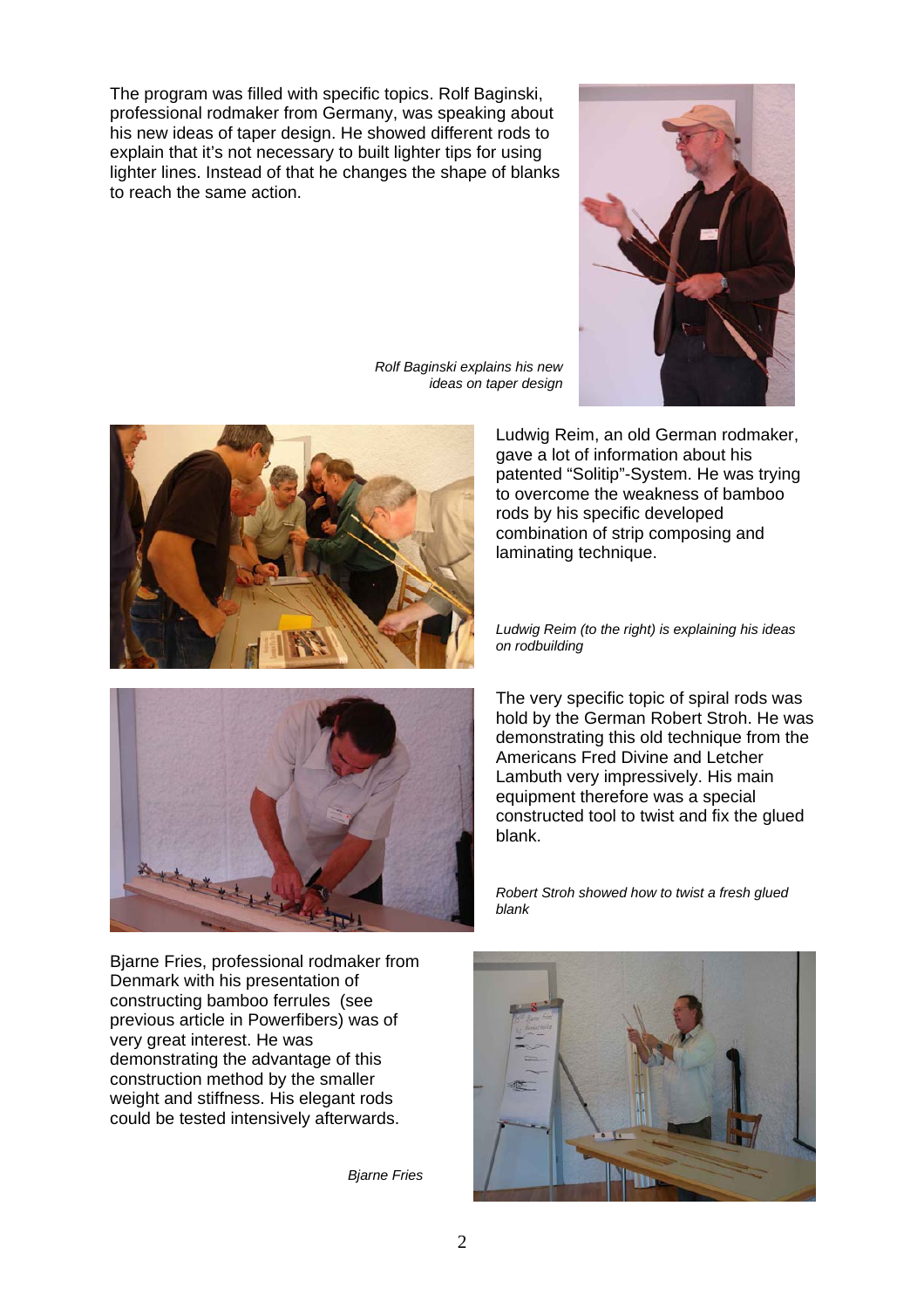Beside all those specialities there were other common subjects. Robert Stroh from Germany showed a very easy method to straighten the blank after gluing.

Discussions were a very important part of the meeting. Everybody brought his self constructed rods for showing and testing.





Michael Mauri, a professional German caster and line tester was impressed by the performance of the various bamboo rods and gave a lot of important and helpful advices for improvements.



*Michael Mauri in discussion with Hans-Juergen Schlecht, Bjarne Fries and Rolf Baginski* 

Side topics like the art painting by the German Thomas Kubitz were as well of great interest.



*Thomas Kubitz in action of drawing ……* ….*watched by interested spectators* 

During the two days of the rodmakers gathering he was drawing a picture about bamboo rod building, which found a happy new owner by the end of the meeting.



Very important during the two days meeting was the accommodation. Beno Gisler, a professional Swiss cook and his friend Christian Schmid , both amateur rodmakers, created delicious dishes from breakfast buffets till gala dinner. They were well supported by all the organizers wives.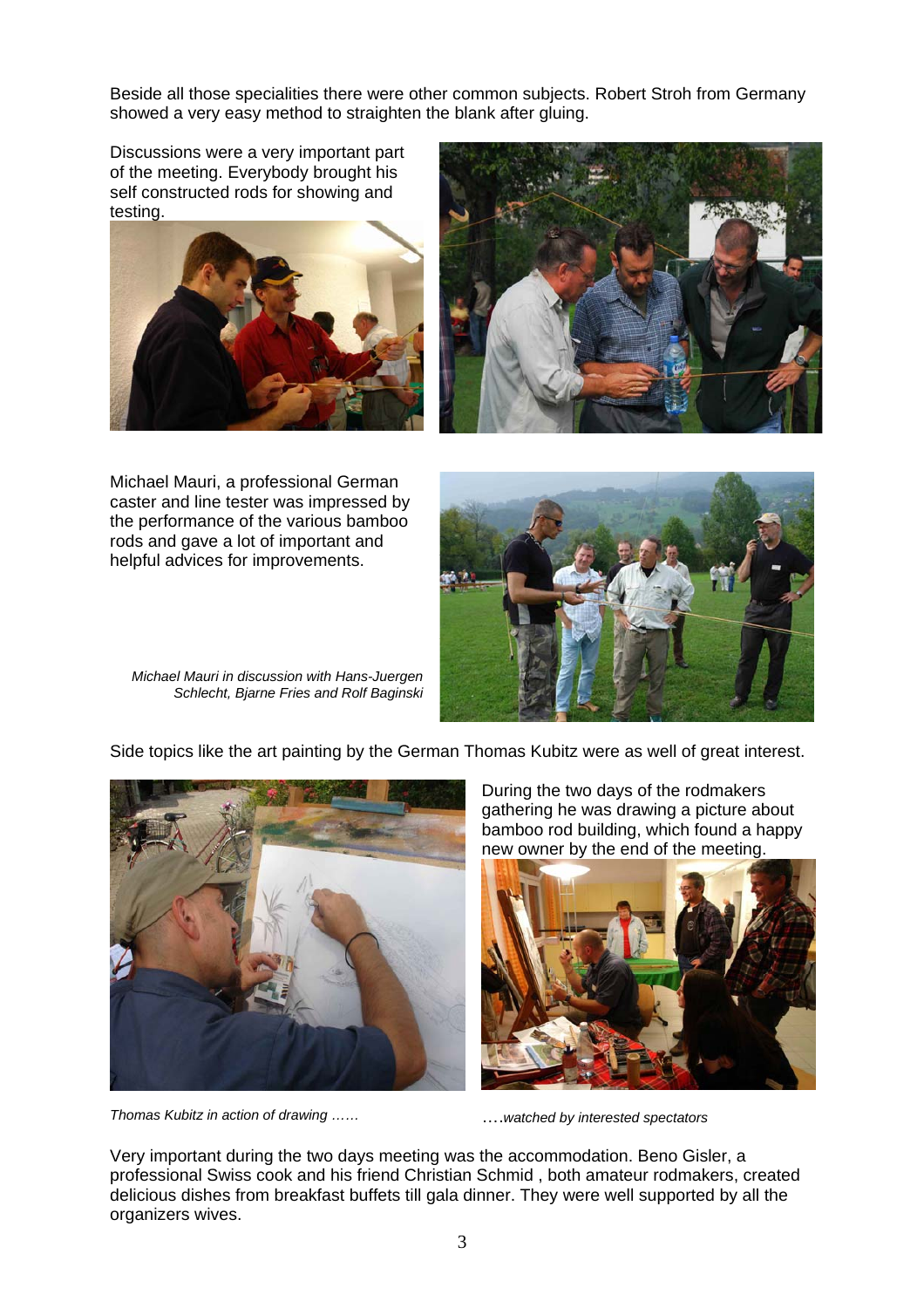



*Beno Gisler….after a hard working day Preparation of one of the accommodation highlights…* 

On Sunday morning another special topic was hold by the Swiss Kurt Zumbrunn. His speciality, the 13-strip rod, had already brought up many critical discussions in advance. He showed in details this complicated building process. It was interesting afterwards to compare the casting action of his rods to conventional constructed rods.



*Discussion about the interesting concept of the 13-strip rod* 



*Kurt Zumbrunn explains his 13-strip rod* 

The final presentation was hold again by Rolf Baginski. He showed a very simple technique to glue the strips together which makes it almost unnecessary to straighten the blank afterwards.



*A seldom picture: two professional rodmakers are working together… Bjarne Fries from Denmark is assisting the German Rodmaker Rolf Baginski.*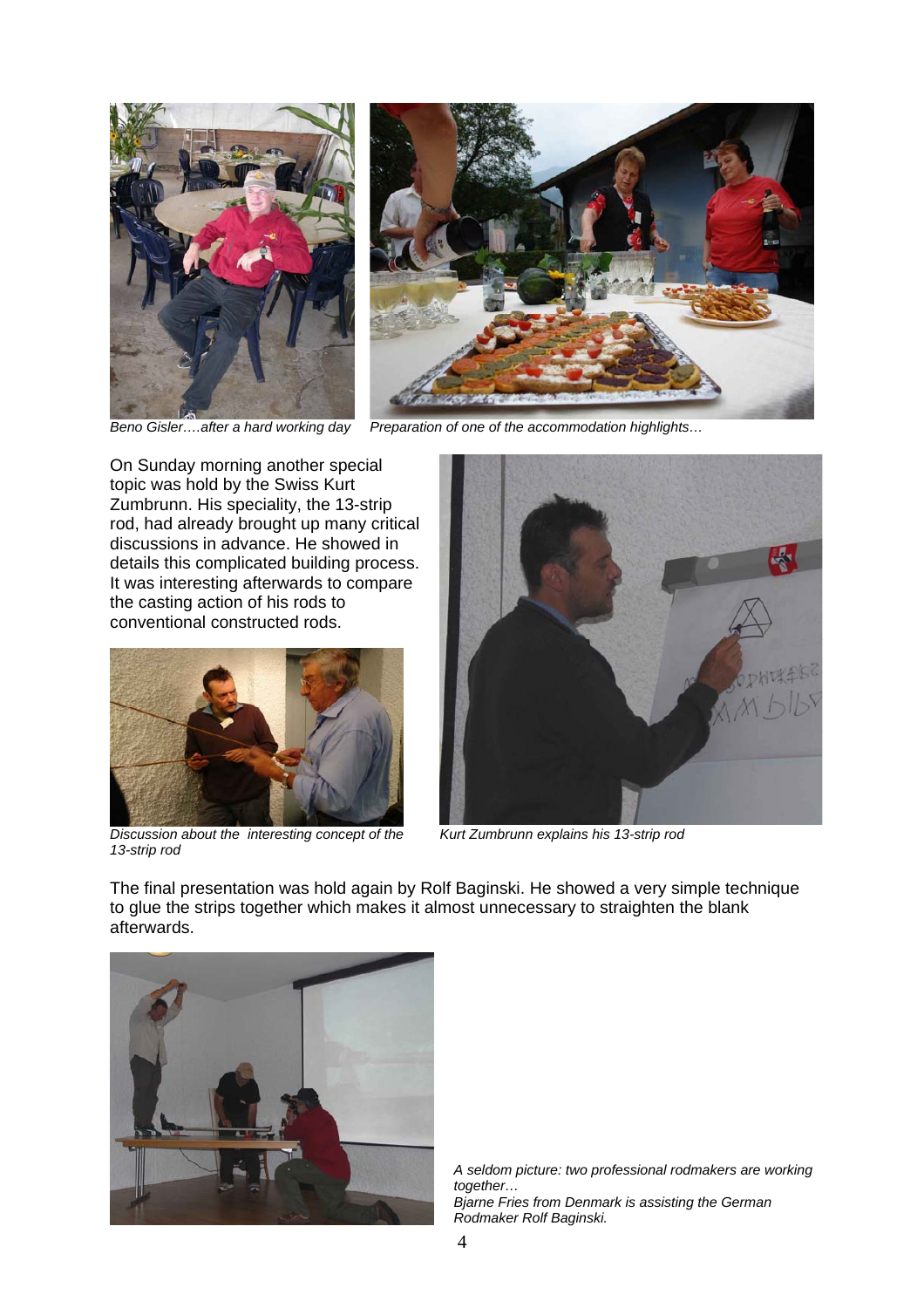Between the official presentations there were private subjects of interest like the Morgan Handmill. Philipp Sicher explained his personal working method with it. He showed this rather unknown equipment in Europe and explained directly the large range of possibilities with this planning method.



*The Swiss amateur rodmaker Philipp Sicher showed his Morgan Hand Mill. People were impressed by the various possibilities in experimentations. Building Quads, Pentas or octagonal rods can be done without special and expensive planning forms.* 



*Bjarne Fries and some Italian friends from the IBRA (Italian Bamboo Rodmakers Assotiation) are studying the details of the Morgan Mill. Bjarne was surprised how precise a bamboo ferrule can be made with this tool.* 

The Italian Terenzio Zandri brought his full program of silk flylines to Sarnen. He explained in details how he's producing them.



*The Italian Terenzio Zandri (to the right) is explaining the manufacturing process of silk lines to his friend Walter Rumi.* 

*Because Terenzio is making his silk lines totally by hand, he is able to produce his lines in any size a flyfisherman wishes for his rod.* 

Very generous were all the offers from different speakers and other participants for the final raffle. The bamboorod from Rolf Baginski, two flexi strippers from Bjarne Fries, the reel seat from Robert Stroh, two silk lines from Terenzio Zandri, a bamboo priest from Kurt Zumbrunn and a flyline from Michael Mauri found happy winners.

*Kurt Zumbrunn drawing one of the winners…*